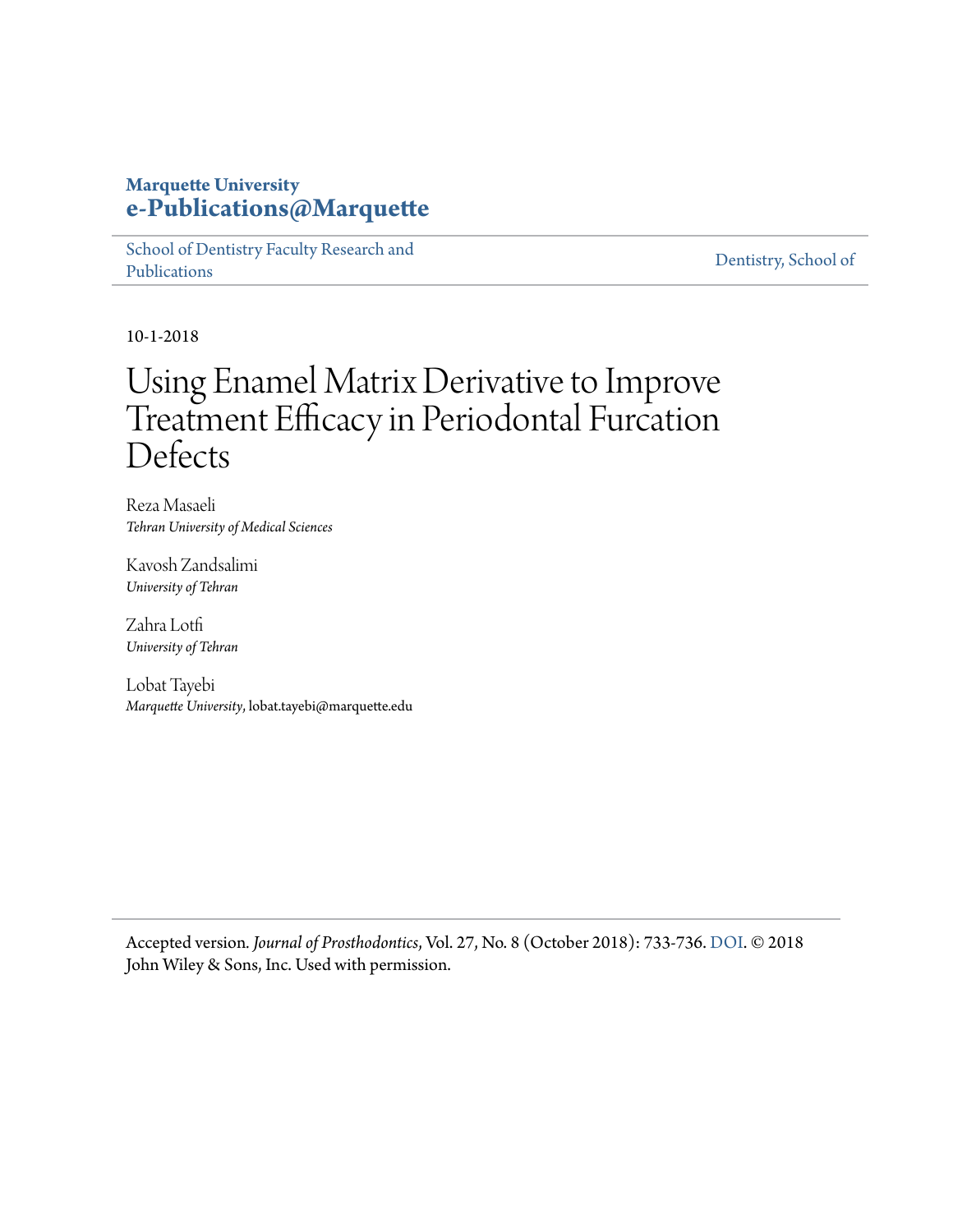**Marquette University** 

## **e-Publications@Marquette**

## *Dentistry Faculty Research and Publications/School of Dentistry*

*This paper is NOT THE PUBLISHED VERSION;* **but the author's final, peer-reviewed manuscript.**  The published version may be accessed by following the link in the citation below.

*Journal of Prosthodontics*, Vol. 27, No. 8 (2018): 733-736. [DOI.](https://doi.org/10.1111/jopr.12753) This article is © Wiley and permission has been granted for this version to appear in [e-Publications@Marquette.](http://epublications.marquette.edu/) Wiley does not grant permission for this article to be further copied/distributed or hosted elsewhere without the express permission from Wiley.

# Using Enamel Matrix Derivative to Improve Treatment Efficacy in Periodontal Furcation Defects

## Reza Masaeli

 Dental Biomaterials Department, School of Dentistry, Tehran University of Medical Sciences, Tehran, Iran

## Kavosh Zandsalimi

Department of Life Sciences Engineering, Faculty of New Sciences and Technologies, University of Tehran, Tehran, Iran

## Zahra Lotfi

Department of Life Sciences Engineering, Faculty of New Sciences and Technologies, University of Tehran, Tehran, Iran

#### Lobat Tayebi

Marquette University School of Dentistry, Milwaukee, WI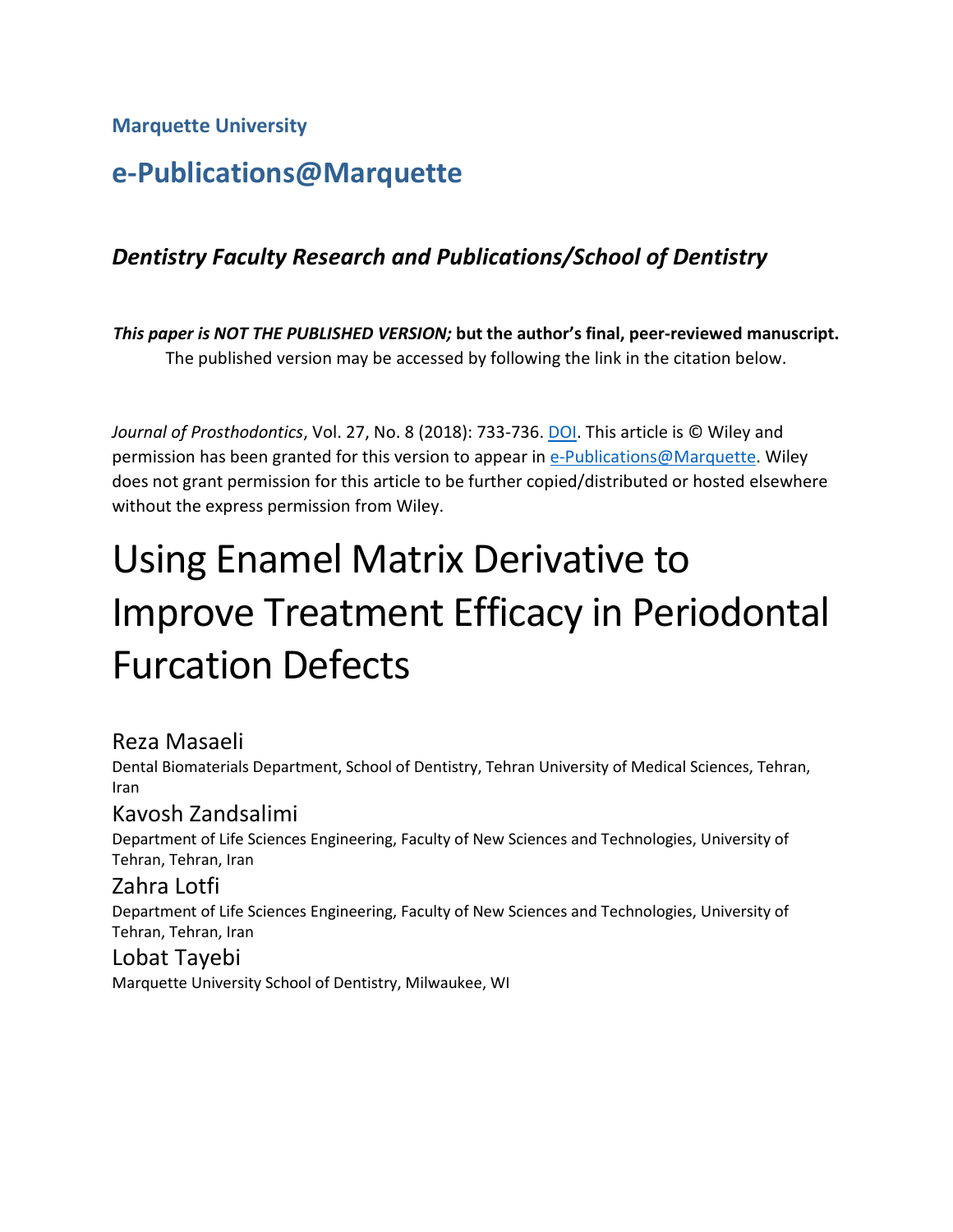## Abstract

#### Purpose

Furcations are complicated periodontal defects. Untreated furcations lead to loss of the involved teeth and supporting tissues. It has been demonstrated that regenerative biomaterials are beneficial in reconstruction of the bone surrounding furcation-affected teeth. These biomaterials range from bone grafts and nonresorbable/resorbable barrier membranes to biologics that are able to trigger inactive regenerative processes in periodontal tissues. Selection of appropriate material(s) to treat furcations is challenging. The aim of this article is to provide a comparative outlook on different biomaterials applicable in regeneration of furcations with a focus on enamel matrix derivative (EMD).

#### Methods

 Scientific databases including PubMed/MEDLINE, ScienceDirect, and EMBASE were searched, and 28 17 studies were excluded because of irrelevancy, while 11 main studies were ultimately selected. Other articles were found primarily for this specific study. Full texts were studied to identify relevant studies; references have been used for general statements.

#### Results

 the amount of class II furcations converted to class I increases significantly. EMD also reduces tissue EMD is a protein complex widely used in the regeneration of different periodontal defects. To assess the effects of EMD for treatment of root furcations, clinical studies involving EMD with and without barrier membranes and bone grafts were selected and compared. Briefly, this study reveals that when EMD is combined with open flap debridement (OFD), guided tissue regeneration (GTR), or bone grafting (BG), swelling and patient discomfort after treatment.

#### **Conclusions**

This study provides evidence to find the best combination of biomaterials to treat furcation defects. The best results are obtained if EMD is combined with β-TCP/HA alloplastic bone grafts.

## Furcation defects and treatments

 could spread to the separation zone of the roots. This condition is called furcation involvement (or simply, furcation).**[1](https://onlinelibrary.wiley.com/doi/full/10.1111/jopr.12753#jopr12753-bib-0001)** The prevalence of furcations is about 30% to 50% in periodontitis cases.**[2](https://onlinelibrary.wiley.com/doi/full/10.1111/jopr.12753#jopr12753-bib-0002)**  Periodontitis is an inflammatory disease in which supporting tissues of the teeth, including gingiva, periodontal ligament (PDL), and alveolar bone, are destroyed. In multi-rooted teeth, bone destruction

 Based on the degree of horizontal bone loss, furcation defects are classified into class I, II, or III. In most instances of class II and III furcations, surgical treatment is needed to manage the resultant defects; using manual and power-driven scalers are routinely performed to treat furcations. Various regenerative therapies are also available for furcation defects, the more common among them being guided tissue however nonsurgical methods such as laser therapy, photodynamic therapy, scaling, and root planing regeneration (GTR) and regeneration using enamel matrix derivatives (EMD).**[3](https://onlinelibrary.wiley.com/doi/full/10.1111/jopr.12753#jopr12753-bib-0003)** To compare outcomes of EMD therapy to other alternative approaches in the treatment of furcations, relevant comparative studies were reviewed and summarized as follows.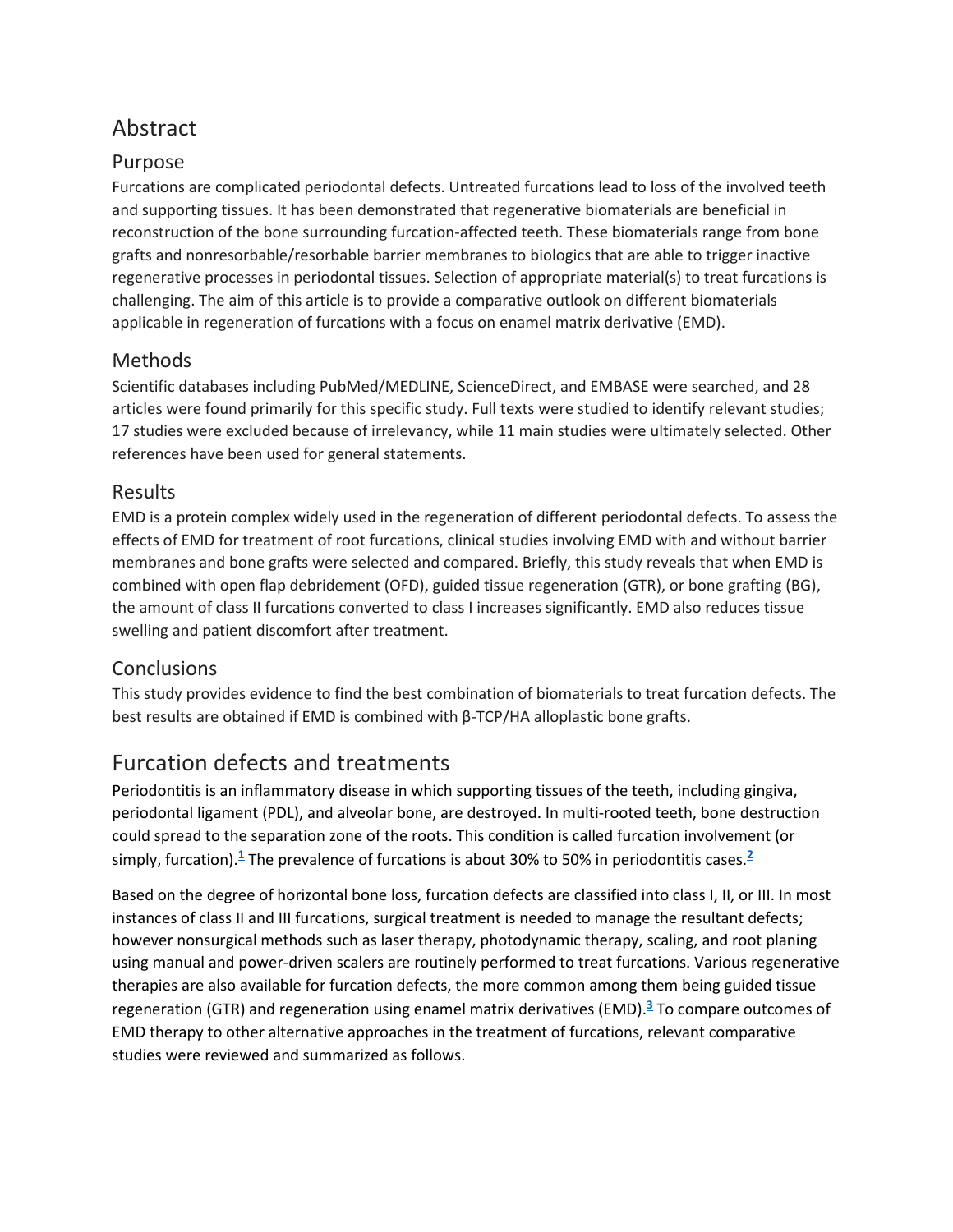## **Methods**

 Scientific databases including PubMed/MEDLINE, ScienceDirect, and EMBASE were searched, and 28 articles were found primarily for this specific study. Full texts were studied to identify relevant studies; 17 studies were excluded because of irrelevancy, while 11 main studies were ultimately selected. Other references have been used for general statements.

# Comparative studies of EMD treatment in combination with other methods for the treatment of periodontal furcations

#### EMD versus GTR

 II furcation defects (probing depth >3 mm horizontally), full-mouth bleeding scores less than 25%, and excluded from the study: (1) If they were involved in any other clinical trials; (2) had medical surgery; (4) had molar restorations with buccal margins spreading out <1 mm from the entrance of the In 2004, Jespen et al**[4](https://onlinelibrary.wiley.com/doi/full/10.1111/jopr.12753#jopr12753-bib-0004)** conducted a clinical study that compared the effectiveness of EMD to barrier membranes for treating mandibular buccal class II furcation defects. Forty-five patients with buccal class full-mouth plaque scores were selected at baseline. In any of the following conditions patients were complications such as uncontrolled diabetes; (3) had been treated with antibiotics 3 months before furcation; (5) had class II lingual furcation defects; or (6) had nonvital molars with posts or screwretentive restorations or nonvital molars that had not undergone root canal therapy (RCT).

 Of 45 defects treated with EMD, 35 showed reduction, 9 defects had no improvement, and 1 worsened. Clinical observations also revealed that in the group treated with barrier membrane, 30 defects reduced, 11 did not improve, and 4 worsened. The number of defects completely reduced were 8 and 3 after treated with GTR. The occurrence of pain/swelling after surgery was also lower in the EMD-treated group. Furthermore, it is noteworthy that antibiotics were prescribed four times less in the EMD-treated treatment with EMD and barrier membrane, respectively. Statistical analysis of data showed significant reduction in the horizontal depth of furcation defects in the EMD-treated group, compared to the group group compared to the membrane therapy group.**[4](https://onlinelibrary.wiley.com/doi/full/10.1111/jopr.12753#jopr12753-bib-0004)** 

#### OFD + EMD

 Chitsazi et al**[5](https://onlinelibrary.wiley.com/doi/full/10.1111/jopr.12753#jopr12753-bib-0005)** conducted a clinical study in 2007 to examine the efficacy of open flap debridement (OFD) healthy nonsmokers, both men and women, having bilateral class II furcation defects. There were 20 total defects. Based on initial radiographic examinations, horizontal probing depth (HPD) of defects were >3 mm in all instances. In test groups, OFD was performed in combination with EMD, whereas in control effectiveness of treatments, including the following soft tissue parameters: clinical probing depth (CPD) consisted of exposed horizontal probing depth of bony defects (E-HPD), vertical depth of bone crest (V- DBC), vertical depth of the base of bony defects (V-DBD), and length of the intrabony defect (LID). These parameters were measured before, during, and 6 months after surgery. with EMD for treating mandibular class II furcation defects. The selected patients for the study were 10 groups, only OFD was completed. Several tissue parameters were investigated to assess the and vertical and horizontal clinical attachment level (V-CAL and H-CAL). Hard tissue parameters

 After 6 months, results showed the same improvement of V-CAL in control and test groups. CPD was also not statistically different in test groups compared with controls. Conversely, in the EMD-treated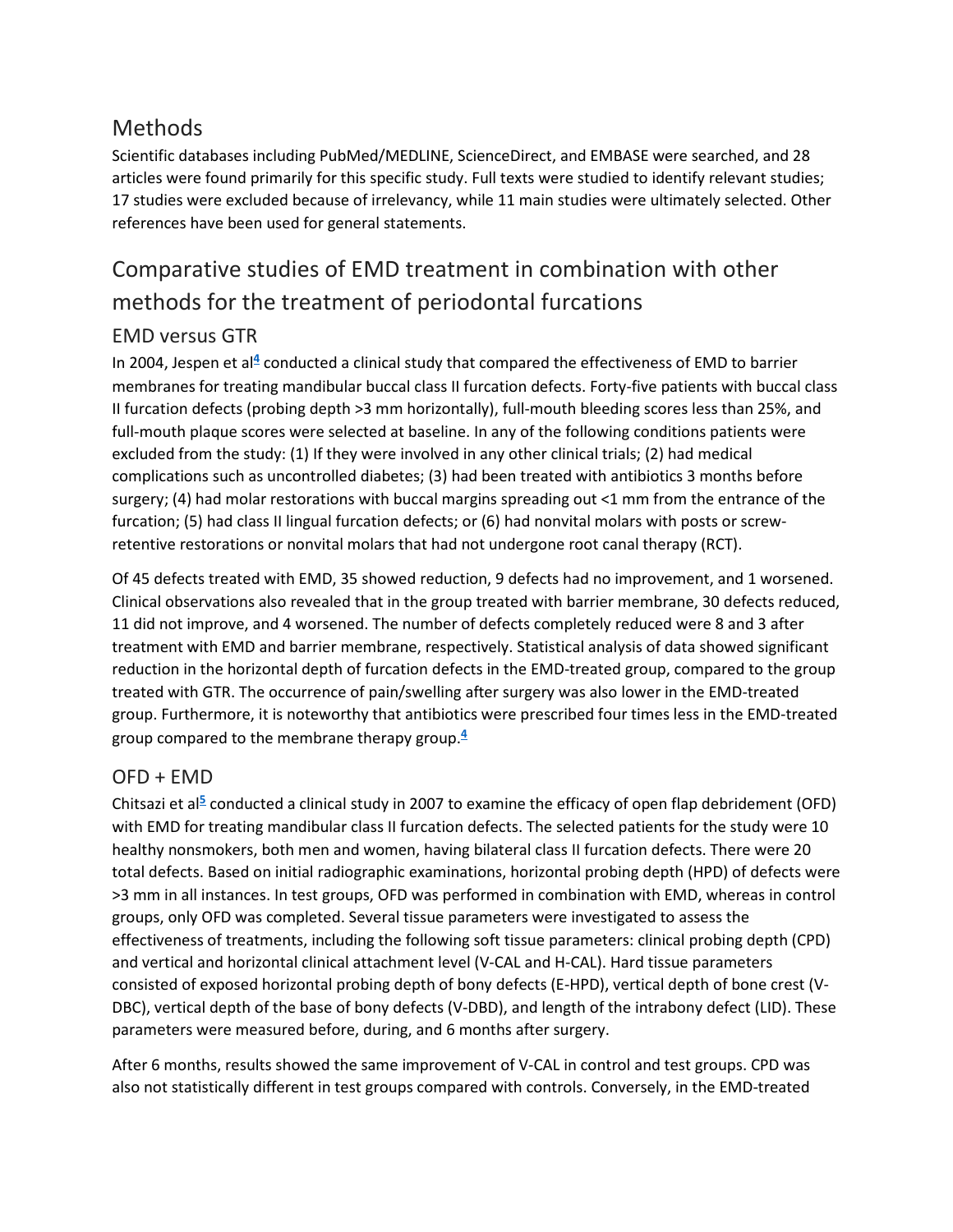group, horizontal attachment gain was approximately 30% more than that of OFD. EMD improved both E-HPD and V-DBD resolution of the bony defects. The authors concluded that EMD enhances the efficacy of OFD in treating mandibular class II furcations.**[5](https://onlinelibrary.wiley.com/doi/full/10.1111/jopr.12753#jopr12753-bib-0005)** 

 patients with proximal class II furcations presenting bleeding on probing (BOP) were included in the study. Probing depths (PDs) were >5 mm. In the control group (n = 15), conditioning with 24% HBL) were assessed before surgery, along with 2, 4, and 6 months postsurgery. In 2008, Casarin et al**[6](https://onlinelibrary.wiley.com/doi/full/10.1111/jopr.12753#jopr12753-bib-0006)** evaluated EMD-induced effects on proximal class II furcation defects. Fifteen ethylenediaminetetraacetic acid (EDTA) was performed, followed by open flap debridement (OFD). In the test group (n = 15) EMD was applied after conditioning and OFD. Clinical parameters such as BOP, PD, plaque index (PI), furcation closure, gingival margin position (GMP), relative vertical and horizontal clinical attachment level (RVCAL and RHCAL), and, lastly, vertical and horizontal bone level (VBL and

 After 6 months, both groups displayed reduction of gingival recession and PD, but results showed no significant differences between the two groups. The RHCAL gains improved in the test group (2.28 ± 1.21 mm in the test group and 0.95  $\pm$  0.54 mm in the control. The HBL gain was 1.79  $\pm$  1.00 mm and 1.38  $\pm$  1.17 mm in the control and test groups, respectively. The gain in VBL was 1.12 ± 1.04 mm in the control and 1.82 ± 0.82 mm in the test group; however, there were no statistically significant differences (*p* > 0.05). While 9 furcations were converted in the test group, and 2 were completely closed, conversion occurred only in 5 furcations of the control group. Based on the results, the authors concluded that EMD does not improve the clinical attachment levels or PD reductions obtained by OFD; however, a higher mm) compared to the control  $(1.36 \pm 1.26 \text{ mm})$ . The measured RVCAL improvements were  $1.00 \pm 0.39$ 0.05) observed for the RHCAL, RVCAL, VBL, and HBL gains between the test and control. In contrast, the number of class II furcations converted to class I was quite different in the control and test group (*p* < rate of class II to class I furcation conversions could be gained by EMD treatment.**[6](https://onlinelibrary.wiley.com/doi/full/10.1111/jopr.12753#jopr12753-bib-0006)** 

 Two years follow-up of the last study was also performed by Casarin et al.**[7](https://onlinelibrary.wiley.com/doi/full/10.1111/jopr.12753#jopr12753-bib-0007)** Twenty-four months after treatment, the amount of PD reduction was  $1.9 \pm 1.6$  mm and  $1.0 \pm 1.3$  mm in the test group and control, respectively (*p* > 0.05). RHCAL was 1.4 ± 0.9 mm in the test group and 1.3 ± 0.7 mm in control in PD reduction and RHCAL gains after 24 months, the number of remaining class II furcations were obviously different. The nonconverted class II furcations observed in the test and control groups were 5 (*p* > 0.05). Despite there being no statistically significant differences among the test and control groups versus 10 (*p*< 0.05), respectively. Two-year follow-up results indicated that, compared to OFD, using EMD increases the conversion rate of class II furcation defects to class I.**[7](https://onlinelibrary.wiley.com/doi/full/10.1111/jopr.12753#jopr12753-bib-0007)** 

#### EMD + autologous bone graft

 In a study conducted by Aimetti et al**[8](https://onlinelibrary.wiley.com/doi/full/10.1111/jopr.12753#jopr12753-bib-0008)** in 2007, the efficacy of a combination of EMD and autologous minimum of 2 mm of keratinized tissue were included in the study. Two years after treatment with EMD improvements at the defect sites; 7 of 11 class II furcation defects changed into class I defects, and 4 defects showed complete clinical closure. The authors determined that combination of EMD and bone graft for treatment of class II furcation defects was evaluated. The patients selected for the study were 11 patients with at least one mandibular facial class II furcation defect. Only vital teeth with a and autologous bone graft, clinical and radiographic observations revealed statistically significant autologous bone graft could be an efficient treatment for furcation-involved mandibular molars.**[8](https://onlinelibrary.wiley.com/doi/full/10.1111/jopr.12753#jopr12753-bib-0008)**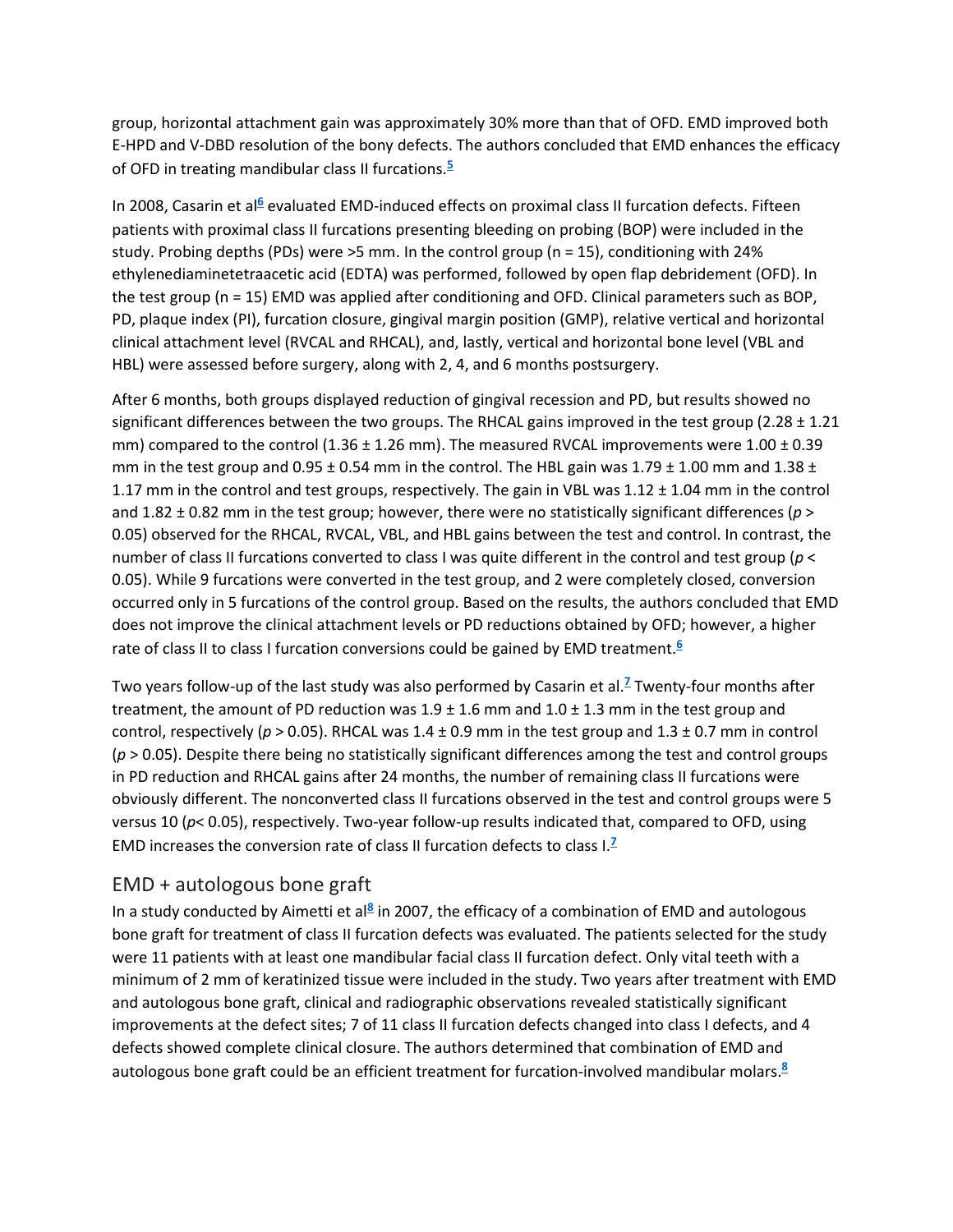#### EMD + allogenic bone graft + GTR

 demineralized freeze-dried bone allograft (BG) and GTR using bio-resorbable membrane for treating II buccal or lingual furcation were selected. Horizontal probing depth of furcations was not less than 3 In 2013, Jaiswal and Deo**[9](https://onlinelibrary.wiley.com/doi/full/10.1111/jopr.12753#jopr12753-bib-0009)** conducted a clinical study to assess the use of EMD combined with class II furcations. Thirty healthy patients diagnosed with chronic periodontitis having a mandibular class mm. Several clinical parameters, including horizontal probing depth (HPD), vertical probing pocket depth (PPD), vertical relative attachment level (V-RAL), and relative gingival margin level (RGML), were measured at baseline level, along with 6 and 12 months after surgery.

 Treatment was given in three groups: (1) EMD + BG + GTR, (2) BG + GTR, and (3) open flap debridement group (2.10  $\pm$  0.99 mm) and the BG + GTR group (1.50  $\pm$  0.52 mm), while HPD reduction was not significant in the OFD group (0.50 ± 0.70 mm). PPD was reduced significantly in all three groups. The amount of PPD reduction was significantly greater in EMD + BG + GTR (1.74 ± 1.00 mm) compared to BG mm). Finally, the number of class II furcations that clinically closed or converted to class I was much (OFD). The results showed significant reduction in the mean HPD after 12 months in the EMD + BG + GTR + GTR (0.81 ± 0.31 mm), as well as OFD (0.46 ± 0.52 mm). Similarly, V-RAL gain in EMD + BG + GTR (2.12 ± 1.07 mm) was statistically significant compared to BG + GTR (0.85 ± 0.31 mm) and OFD (0.34 ± 0.74 more in EMD + GTR + BG group (10 defects) than in BG + GTR (8 defects) and OFD (2 defects).**[9](https://onlinelibrary.wiley.com/doi/full/10.1111/jopr.12753#jopr12753-bib-0009)** 

#### HA/β‐TCP + EMD

 (HA/β‐TCP) combined with EMD, Peres et al**[10](https://onlinelibrary.wiley.com/doi/full/10.1111/jopr.12753#jopr12753-bib-0010)** conducted a randomized clinical trial in 2013. Thirty patients with chronic periodontitis having one or more proximal class II furcation(s) were selected, with probing (BOP). Next was random assignment of these patients to one of the following two study groups: (RHBL) were documented at baseline, along with 6 months after surgery. To evaluate the treatment of proximal furcation defects using hydroxyapatite/β‐tricalcium phosphate probing pocket depth (PPD) ≥5 mm and plaque index (PI) ≤20%. All patients presented bleeding on (1) open flap debridement (OFD) + HA/β‐TCP filling (HA/β‐TCP group) and (2) OFD + HA/β‐TCP + EMD filling (HA/β‐TCP‐EMD group). Relevant clinical parameters including PPD, PI, gingival index (GI), relative gingival margin position (RGMP), relative vertical clinical attachment level (RVCAL), relative horizontal clinical attachment level (RHCAL), relative vertical bone level (RVBL), and relative horizontal bone level

 EMD and HA/β‐TCP groups RVCAL gains were 2.10 ± 0.87 mm and 1.47 ± 0.99 mm; RHCAL gains were 1.57  $\pm$  1.58 mm and 1.47  $\pm$  1.46 mm, respectively. Similarly, the gains in RVBL were 1.70  $\pm$  1.26 mm and 1.47  $\pm$  1.13 mm; gains in RHBL were 1.70  $\pm$  1.37 mm and 1.90  $\pm$  1.11 mm, respectively. The results of TCP groups; however, the number of furcation closures were significantly different: 7 versus 4 closed Six months after treatment, improvements were observed in both groups (*p* < 0.05). In the HA/β‐TCP‐ RVCAL, RHCAL, RVBL, and RHBL showed no significant differences between HA/β‐TCP‐EMD and HA/β‐ furcations were observed in HA/β‐TCP‐EMD and HA/β‐TCP groups, respectively. The authors concluded that both treatments resulted in improvements of clinical parameters and could be considered as interchangeable therapeutic choices for the treatment of proximal class II furcations.**[10](https://onlinelibrary.wiley.com/doi/full/10.1111/jopr.12753#jopr12753-bib-0010)** 

 than 4 mm, and bleeding on probing (BOP) was observed in all selected cases. Three study groups were In a similar study, Queiroz et al**[11](https://onlinelibrary.wiley.com/doi/full/10.1111/jopr.12753#jopr12753-bib-0011)** evaluated the therapeutic outcomes of EMD and/or HA/β‐TCP for treating mandibular class II buccal furcations. Forty-one patients were included in the study, all having a buccal class II furcation involvement on a mandibular molar. Probing pocket depth (PPD) was not less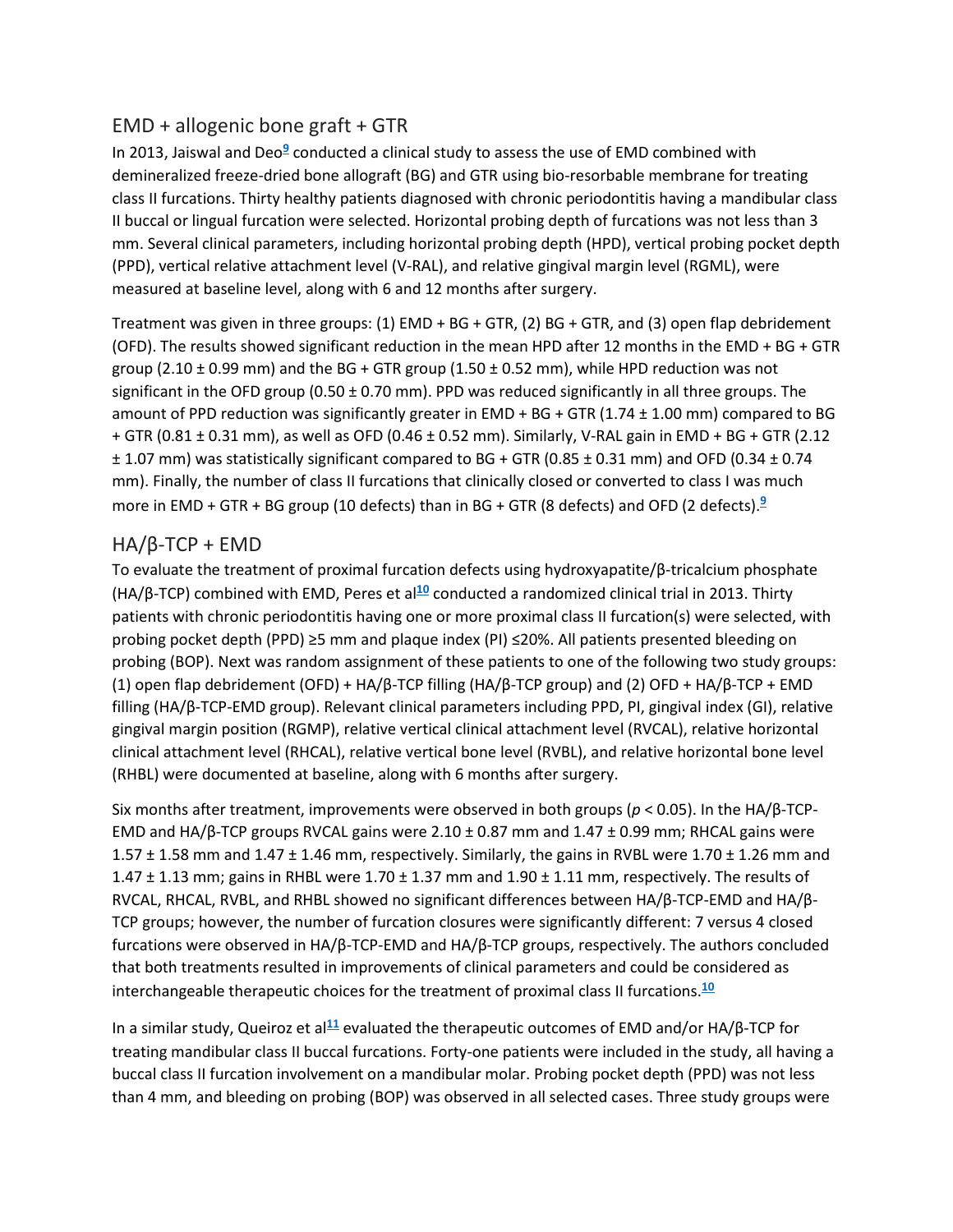parameters measured at baseline and 6 and 12 months after treatment were PPD, plaque index (PI), formed including: (1) EMD (n = 13); (2) HA/β-TCP (n = 14); and (3) EMD + HA/β-TCP (n = 14). Clinical gingival index (GI), relative vertical and horizontal attachment level (RVCAL and RHCAL), and relative gingival margin position (RGMP).

 closure. The authors concluded that because of its regenerative potential, EMD could be promising for - treatment of furcation defects.**[11](https://onlinelibrary.wiley.com/doi/full/10.1111/jopr.12753#jopr12753-bib-0011)**  Twelve months after treatment, clinical examinations revealed significant improvements in all parameters except RGMP. Although none of the defects were closed completely, 85.3% showed partial

## Conclusion

 Enamel matrix derivative (EMD) is a protein complex mainly constituted of amelogenins. Amelogenins play a central role in the formation and maturation of enamel in developing teeth of mammals. Several while modulating wound healing in periodontal tissues. These unique features are the rationale to exploit EMD in the treatment of periodontal defects including gingival recessions, intrabony defects, manifestations indicate that EMD has the potential to induce cementum formation and angiogenesis, fenestrations, and furcations.

 Use of EMD in conjunction with OFD improves therapeutic outcomes, especially horizontal attachment gain and number of class II to class I furcation conversions. Induction of osteogenesis by EMD promotes new bone formation both vertically and horizontally. EMD also stimulates the healing of soft tissues and accelerates tissue repair. When applied in combination with GTR, EMD significantly reduces pain and swelling and decreases the need for antibiotics because of its antibacterial and anti-inflammatory nature.

 Autogeneous and allogenic bone grafts possess osteogenic and osteoconductive capabilities, respectively. On the other hand, due to its growth-like factor activities, EMD provides osteoinductivity. The combination of EMD and various types of bone grafts causes a synergic effect and boosts osteogenesis.

In β‐TCP/HA alloplastic bone grafts, β‐TCP provides the necessary minerals for tissue mineralization and osteogenesis, due to its fast rate of dissolution and resorption. In contrast to β‐TCP, the slow resorption of HA results in volume preservation at the defect site and avoids tissue shrinkage and collapse. It can be concluded that best results are obtained if EMD is combined with β‐TCP/HA alloplastic bone grafts.

## References

- 1 Nibali, L, Zavattini, A, Nagata, K, et al: Tooth loss in molars with and without furcation involvement—a systematic review and meta-analysis. *J Clin Periodontol* 2016; **43**: 156- 166
- periodontal treatment. *J Clin Periodontol* 1996; **23**: 1093- 1099 2 Svärdström, G, Wennström, JL: Prevalence of furcation involvements in patients referred for
- 3 Zambon, JJ: Unanswered questions: can bone lost from furcations be regenerated? *Dent Clin North Am* 2015; **59**: 935- 950
- 4 Jepsen, S, Heinz, B, Jepsen, K, et al: A randomized clinical trial comparing enamel matrix derivative and membrane treatment of buccal Class II furcation involvement in mandibular molars. Part I: study design and results for primary outcomes. *J Periodontol* 2004; **75**: 1150- 1160